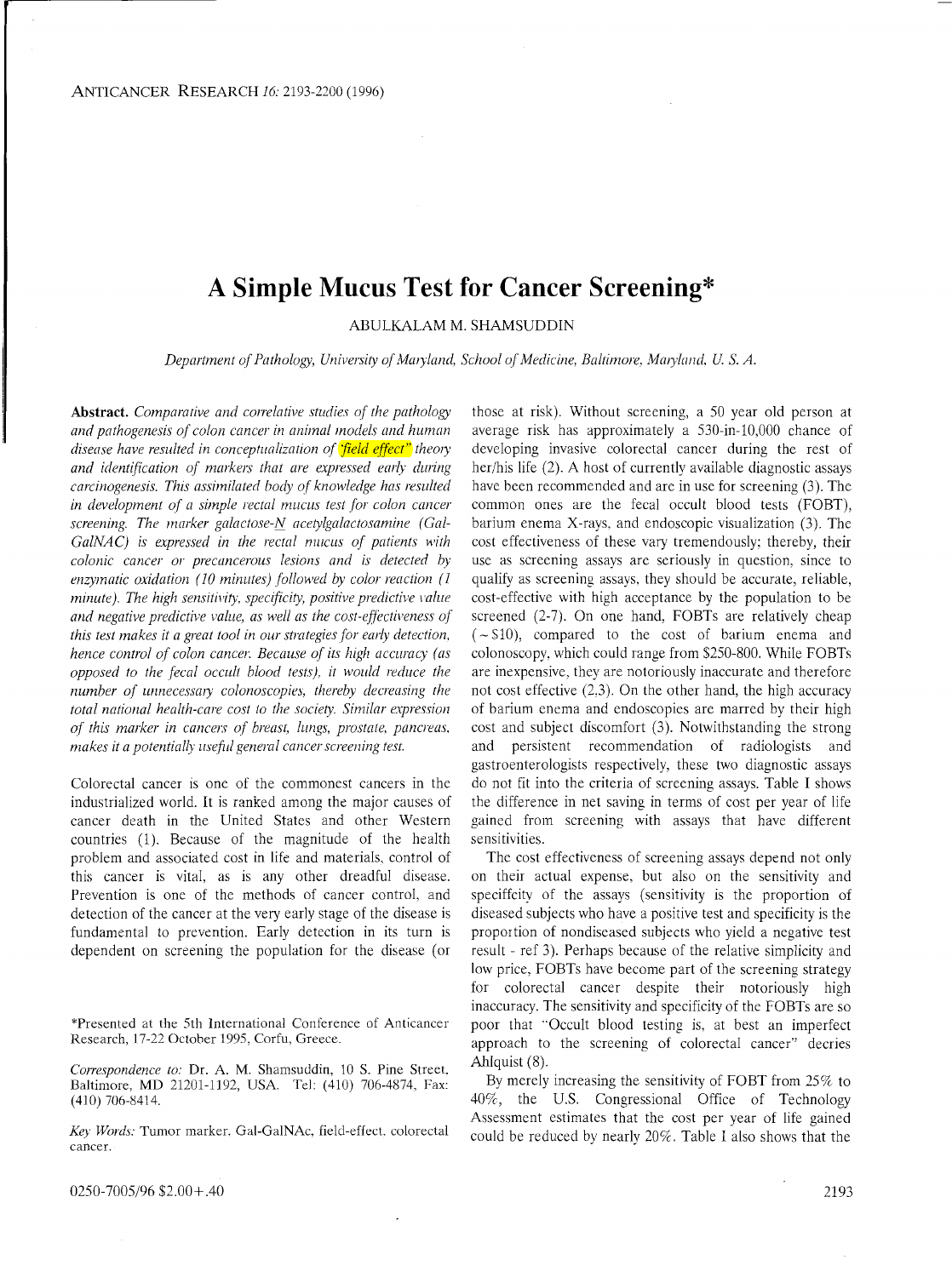cost as estimated, could easily be reduced by enhancing the sensitivity even when using FOBTs. The fundamental problem with the FOBTs are that they are based on the faulty premise of blood in stool being a marker of the cancer. The fact that our current strategies for colorectal cancer screening have failed (9) is a testament to the 2 faulty premises upon which they are based, viz: a) most cancers arise from preexisting polyps and b) fecal blood is a marker of the presence of colorectal neoplasms. That blood is not a marker has been well acknowledged (9). The basis for the first premise is the study by Muto *et a1* (10) who have shown merely the presence of cancer on polyps, but concluded without scientific evidence that most colorectal cancers arise from polyps. Using the same supposition, Winawer *et al* (11) report to have reduced the incidence of colorectal cancer by colonoscopic polypectomy. Now more than ever, critical analysis of these reports (as for any others) is warranted since we are in the midst of a debate on health care and its cost; reports like this (11) may have potential impact on our national health policy.

*Flaws in current strategy.* Since the rationale used by Winawer *et a1* (11) is that adenomatous polyps are the precursor of colorectal cancer and removing them will prevent the cancer is also based on the paper by Muto et *al* (10), let's examine it. Muto *et al* (10) state:

- 1. "...the majority of adenomas do not become cancerous during a normal adult life span".
- 2. "The slow evolution of the polyp cancer sequence is stressed".

Figure 9 of their paper (10) shows the life history of 10 villous adenomas [who have an even higher potential of becoming malignant than the adenomatous polyps], "selected because they illustrate how these tumors can remain benign over a long period of time, although 2 eventually became malignant....In Case 8 the polyp-cancer sequence took at least 28 years"; 8 of those 10 villous adenomas ( $\sim$ 80%) DID NOT become malignant for at least 22.5 years!

A rarely quoted paper by Kozuka *et a1* (12), though published at the same time as Muto *et al* (10), report that the usual time for those rare polyps to become malignant (if and when) is 18 years! It is difficult to conceive as to how, an average follow-up period of merely 5.9 years (11) could be sufficient when the time span is at least 3-4 times as long. Even more interesting and to the point are the 5 cancers (rather "malignant polyps") detected during follow-up. "none of whom had rectal bleeding" pointing to a 100% false negative rate for the FOBT (11)!

If on the other hand, some cancers do arise from the flat non-polypoid mucosa, without having to go through the polyp (13), then how do we detect them? Shimoda *et nl* (14) have shown that a large number, indeed the majority ( $\sim 80\%$ ) of cancers of the large intestine do arise directly from the flat non-polypoid mucosa! Thus it is not totally surprising that the screening for colorectal cancer by FOBT has failed (9).

Insofar as screening for colorectal cancer is concerned

| Sreening<br>Regimen    | Cost per year of life gained from screening FOBT |                    |                   |  |  |  |  |
|------------------------|--------------------------------------------------|--------------------|-------------------|--|--|--|--|
|                        | 25%<br>sensitivity                               | 40%<br>sensitivity | $$$ saving $(\%)$ |  |  |  |  |
| FOBT only <sup>a</sup> | \$43.167                                         | \$35.054           | \$8,113(19%)      |  |  |  |  |
| $FOBT + Sig^b$         | \$48,338                                         | \$42.509           | $$5.829(12\%)$    |  |  |  |  |

Table I. *Effect of sensitivity on cost-effectiveness<sup>4</sup>*.

<sup>4</sup>Adapted from Congressional Office of Technology Assessment-1990, <sup>a</sup>Once a year, <sup>b</sup>Sigmoidoscopy every 5 years.

Ransohoff and Lang (9) outlined the worthlessness of FOBT, and the prohibitive discomfort and high cost of screening colonoscopy is a common knowledge. Thus we need better assays for colorectal cancer screening that are based on expression of tumor markers, yet simple and acceptable not just to the health-care providers, but to the population at large; better assays for blood however is certainly not the answer. The new strategies must take into consideration the correct histogenesis of the cancer and markers of both cancer and precancers (3). The new assays must be based on expression of tumor markers (phenotypic or genetic), yet technically simple. and easy to administer; for turf, monetary and all other non-altruistic considerations aside, early detection strategy for this public health menace must be based on rational and established scientific facts taking into consideration the basic tenets of screening such as simplicity, cost-effectiveness, high sensitivity and specificity, compliance, acceptance by the public etc.

Thus assays which enjoy sensitivity rates higher than FOBT are most likely to reduce that cost even more and make screening cost-effective. These assays must be based on the markers that are expressed not only by the cancer, but also by the precancerous lesions so that the disease can be detected at a rather early stage.

Lessons from comparative pathology. Phenotypic alterations such as mucin histochemical changes associated with malignancy or premalignant lesions of the large intestine have been studied both in the human tissues as well as in the experimental models (15-19). An approach that compares and correlates the data obtained from *in vitro* and *in vivo* models using both experimental animals and human tissues and cells were utilized.

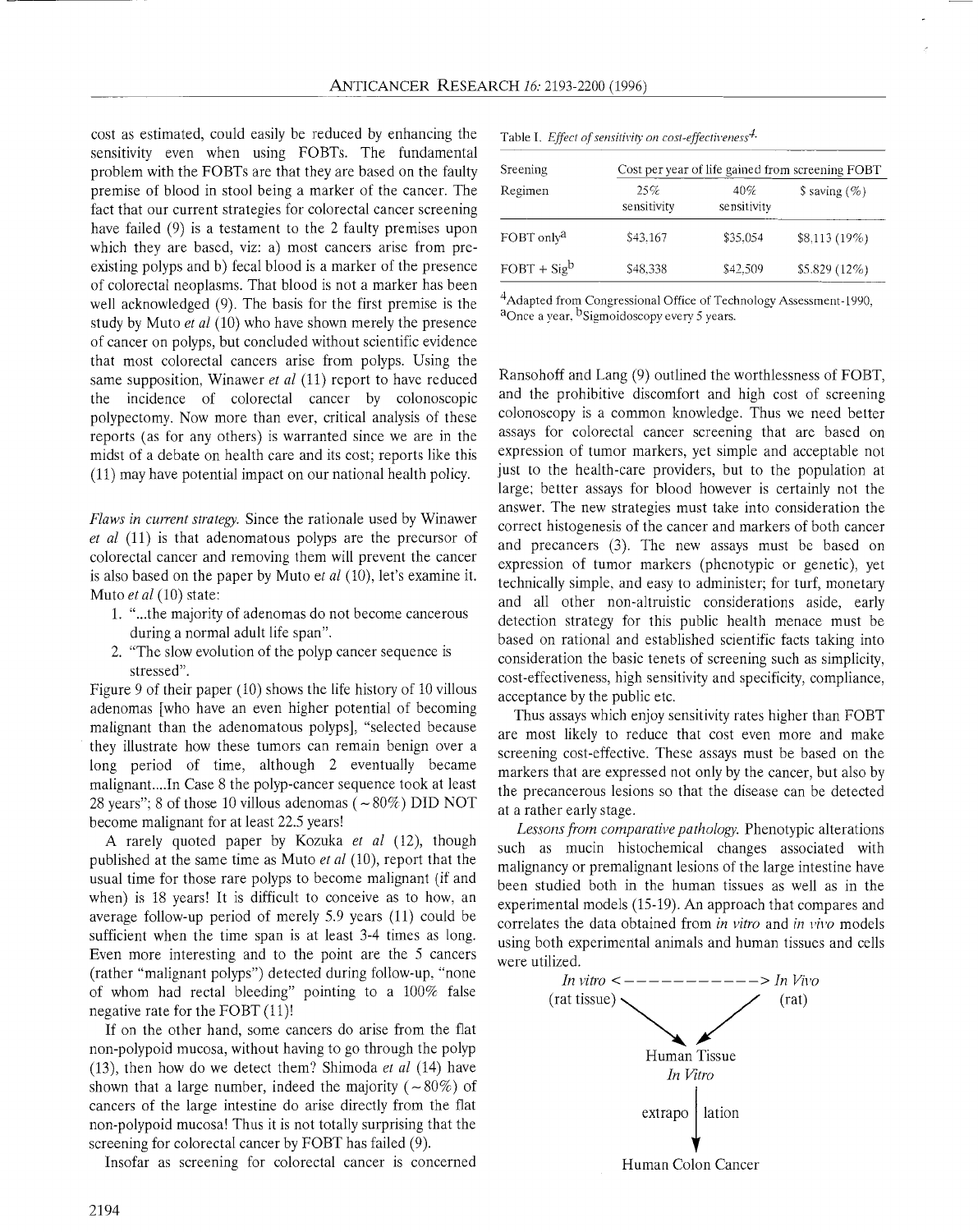Based on such comparative and correlative studies across species and model systems, alterations in mucin biochemistry of both the intracellular and the secreted mucus in the large intestine has emerged as a consistent marker during the formation of cancer of the large intestine in the humans (16- 19). Along with its emergence during cancer formation is its expression also in various conditions of the large intestine that are known to carry a high risk of subsequent progression to cancer (e.g. polyps, inflammatory bowel diseases etc.). The altered mucin is expressed not only in the cells that are cancerous and precancerous, but is also found in the otherwise morphologically normal appearing cells away from the cancer. Observation of mucin abnormalities in the normal appearing mucosa away from cancer was not new. Filipe and Branfoot (15) had earlier made such observation, its exact significance was however not understood perhaps in view of the rigid adherence to the "polyp-cancer only" theory of genesis of colon cancer. Based on parallel *in vivo*, *in vitro* studies in experimental models and extrapolation of the finding and comparison with human tissues bearing cancer or precancer, I forwarded an explanation for this phenomenon as being the result of generalized field-effect of the carcinogenic stimuli  $(16,19)$ . I had also proposed that in light of these observed changes, it should be possible to devise alternate strategies for early detection of cancer $(16,19)$ .

*Mucin markers*. The mucin in the gastrointestinal tract consists of mucopolysaccharides, the glycoprotein. The characteristic feature of the mucopolysaccharide is that terminal moiety of the oligosaccharide side chain consists of N-acetylneuraminic acid (NANA, or sialic acid), and is negatively charged. The sialic acid residue is transferred to the terminal galactose or penultimate N-acetylgalactosamine (GalNAc) through the action of specific sialosyltransferase. Mucopolysaccharide is traditionally classified into either neutral or acidic.

Histochemical examination of a normal human large intestine indicates that the mucus in the crypts of ascending colon consists of a mixture of acidic and neutral mucin with a predominance of the latter. In contrast, the mucus in the rectal crypts is almost exclusively acidic in nature (20). These topological differences in the mucin histochemistry alter with malignant transformation, the phenomenon presumably attributed to the quantitative and/or qualitative composition of terminal sialic acid in the mucus glycoprotein. I had demonstrated in rats that, in contrast to the presence of sulfomucin in normal colon mucosa, abnormal sialomucin was detected both *in vivo* (16,17) and *in vitro* (16,lS) shortly after treatment with the carcinogens. Similar to the experimental observations, a shift from normal sulfomucin to abnormal sialomucin was also demonstrated in the extensive comparative studies of human colon (16,19). The altered expression of the colonic mucin is observed not only in the carcinomas but also in the crypts of morphologically normalappearing mucosa adjacent to and distant from the

carcinomas both in humans (14) and mice with dimethylhydrazine (21) or rats treated with azoxymethane (17,22). As mentioned earlier, these observations were first reported by Filipe *et a1* (15.22), but the reason and the exact significance of the abnormal mucin expression in the normal appearing mucosa were inexplicable. Based on my studies of comparative pathology, I have offered the field effect phenomenon  $(3.16.19)$ .

*Field effect theory of colon carcinogenesis.* The normal appearing colonic mucosa that is far distant from the carcinoma site sporadically harbors a wide variety of progressive changes. These multifocal changes are commonly observed in the entire colon not only from the experimental animals treated with the carcinogens, but also from the human specimen resected at surgery (16,19). Based on the morphological and histochemical observations: I hypothesized a field effect carcinogenesis that the alterations in the normal appearing mucosa are perhaps multifocal areas of initiated (but not fully promoted) foci and that these may be predictors of the cancer away from their site of sampling (3,10,19). In other words. as a result of the generalized effect of the carcinogen throughout the entire field of the target tissue (viz. the colonic epithelium), it is most likely that the mucosa away from an obvious cancer would be abnormal. Thus the rationale for testing the mucin of the rectum, particularly since rectum is a convenient sampling site.

I rationalized that (a) the presence of cancer in the large intestine implies previous exposure of the host to carcinogens, (b) most carcinogens act by way of the "field effect" where the entire target tissue is subjected to the carcinogenic stimuli; (c) carcinogens induce multifocal changes throughout the entire target tissue viz. colorectal mucosa, (d) of the many initiated sites, only some of them may be promoted to a recognizable carcinoma. Thus the alterations in the normal appearing, initiated but not promoted mucosa may express some of the markers of cancer and precancer. Since mucin is secreted by the colorectal mucosa and can easily be sampled from the rectum, I thus embarked on exploiting this fact, in conjunction with the altered mucus of cancer in developing screening assays.

 $D$ -Galactose- $\beta$ (1 $\rightarrow$ 3)-N-acetyl-D-galactosamine. The disaccharide D-Galactose- $\beta(1\rightarrow3)$ -N-Acetyl-D-galactosamine (abbr. Gal-GalNAc), also knows as T-Ag (for Thomsen-Friedenreich antigen) is a precursor substance of the M and N blood group antigen determinant. Transfer of sialic acid (NANA or N-acetyl-neuraminic acid) residues to T-Ag confers blood group M and N specificity. The T-Ag determinant Gal-GalNAc is recognized by the lectin peanut agglutinin (PNA) which is purified from *Arachis hypogaea (23). T* antigen is also detected by polyclonal or monoclonal anti-T antibodies.

T Ag is not expressed by the normal colonic mucosa, but extensively expressed by the fetal colon as well as by the colon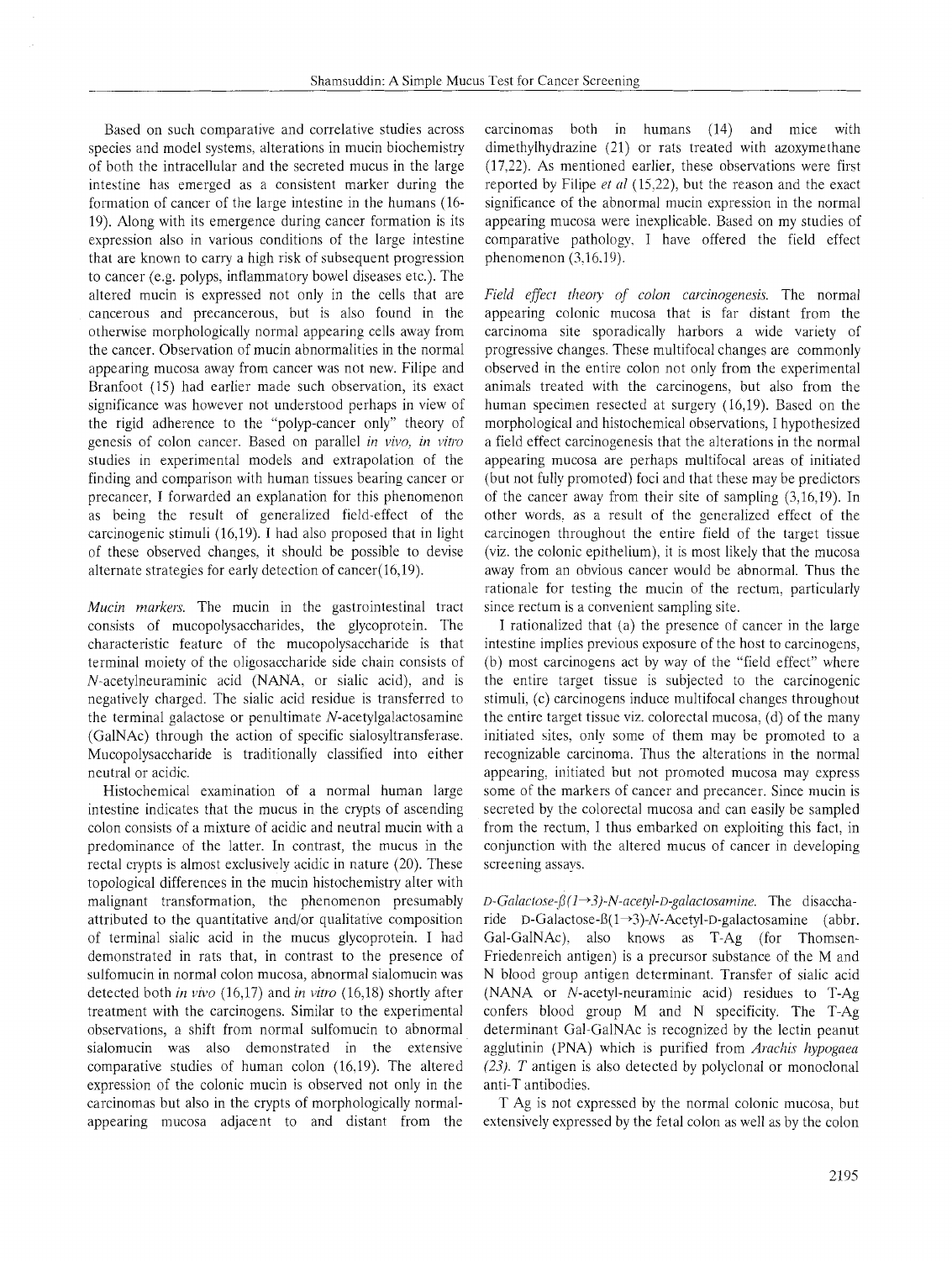cancer cell, which is detected by PNA, anti-T Ag antibodies, or enzymatic oxidation (3,24-27). Not only is the T-Ag expressed by cancer, its expression by precancerous lesions as well as by the normal appearing mucosa remote from cancer has been observed (3,27). Since the enzymatic detection is simple and is the basis of the simple screening assay, the subject matter of this paper, here follows a description of the method.

The enzyme D-galactose oxidase specifically oxidizes C-6<br>hydroxyl groups of D-galactopyranose and Nof D-galactopyranose and Nacetylgalactosamine residues of Gal-GalNAc, generating two vicinal aldehyde groups which react with basic fuchsin to give magenta/purple coloration (Text Figure 1).

Schulte and Spicer (28) first demonstrated the use of galactose oxidase - Schiff procedure (GO-Schiff) to study the T Ag in rat tracheal gland secretory glycoproteins. Shamsuddin *et a1* then applied this technique to detect the marker Gal-GalNAc in the precancer and cancer of the colon (3,332). While D-galactose oxidase reacts with both Gal-GalNAc and terminal monosaccharide galactose, D-galactohexoaldose converted from the latter may not be able to generate magenta coloration with basic fuchsin because of an atypical distance among the participating molecules. In contrast, PNA that binds to either Gal-GalNAc (or related structures), or terminal galactose may be equally visualized by the second antibody (or conjugate) that is specific to PNA. This assumption is supported by the fact that not all tumors, tissues, or cells showing PNA reactivity may not be stained positive with GO-Schiff sequence, and *vice versa* (3.32). *I* had postulated that the abnormal mucin in the crypts or in the lumen of the carcinoma as well as normal appearing mucosa away from the carcinoma site could be exploited as one of the tumor markers (3,31).

*Rectal mwin test.* Rectal mucin test exploits the mucus samples in the rectum obtained at the occasion of finger examination, and detects the presence of the marker Dgalactose- $\beta$ -[1-3]-N-acetyl-D-galactosamine (abbr. Gal-GalNAC) in the mucus. Thus, the presence of Gal-GalNAc in the rectal mucin would imply the existence of an abnormal mucosa somewhere in the colorectum. The abnormality may be either cancerous or precancerous lesions, or the clinical state of precancerous condition since the mucus samples from normal subject do not express the marker. The term 'precancerous lesion' indicates pathological lesions that carry a high risk of progressing to cancer, whereas 'precancerous conditions' are clinical diseases or conditions that increases the risk of the patient to cancer. Although several assay using the rectal mucin have been developed (3), only the Galactose Oxidase Test will be described here. The test procedure is as follows:

- 1. Examine the rectum with finger.
- 2. Smear mucus sample onto nitrocellulose membrane filter.
- 3. React with D-galactose oxidase (100U/ml, pH 7.2. 10 min, room temperature)



Figure 1. Principle of the Galactose Oxidase-Schiff assay. The enzyme galactose oxidase specifically oxidizes C-6 hydroxyl groups of *n-galactopyranose and N-acetyl-D-galactosamine residues of D-galactose-β-[1→3]-N-acetyl-D*galactosamine. This generates two vicinal aldehyde groups that react with basic  $f$ uchsin (Schiff's reagent) to give magenta/purple coloration.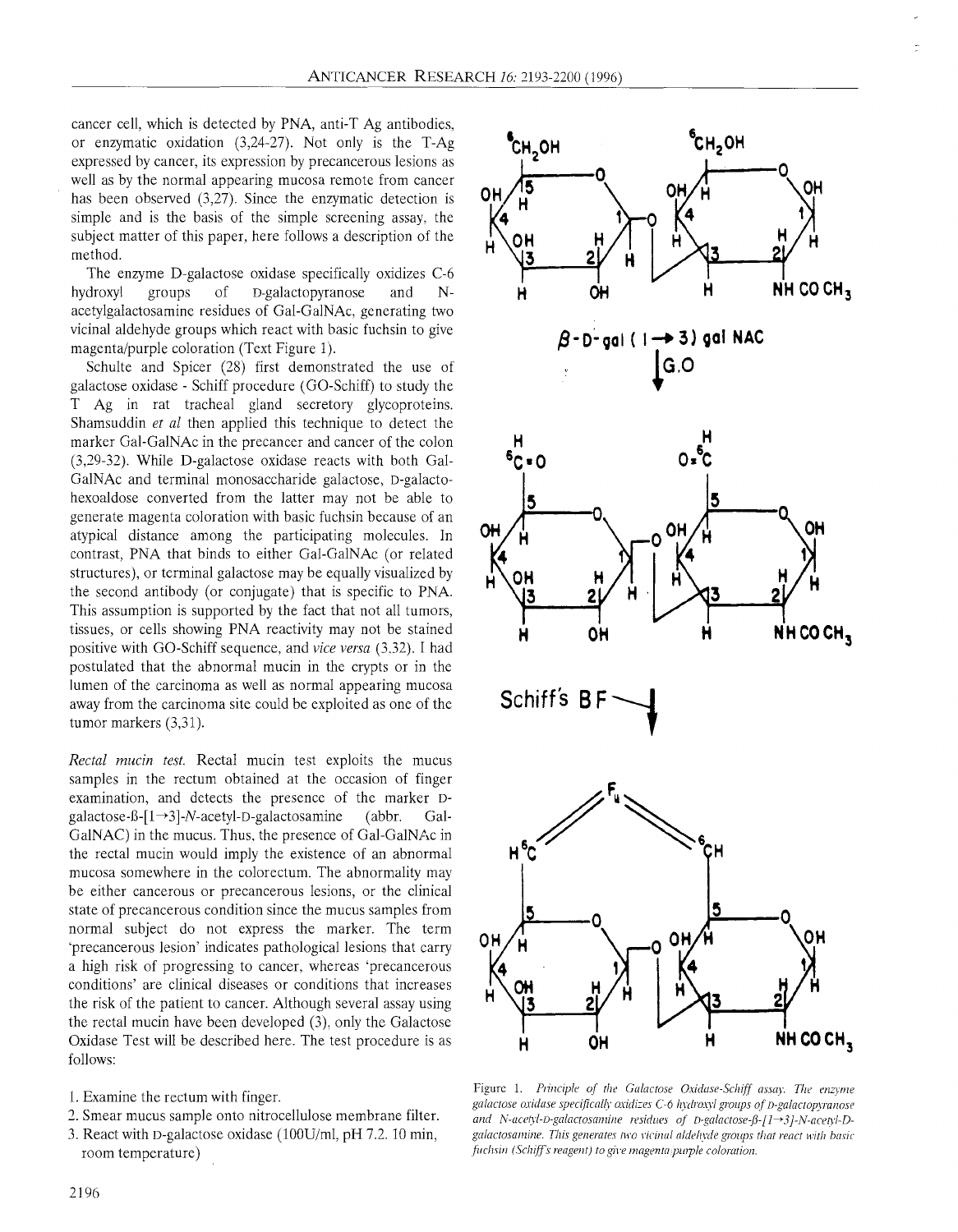4. Wash briefly with distilled water

5. React with Schiff's reagent (1 % basic fuchsin, 1 min)

*Performance of the galactose oxidase test.* Since the publication of the pilot study by Shamsuddin and Elsayed (29.30), various investigators throughout the world have evaluated the sensitivity and specificity of this test for detecting colorectal cancer (33-43). Please see ref 33 for a summary of the results by various investigators. Most of these studies varied markedly in their design thus accounting for the variation in specificity; the sensitivity of the assay is rather consistently high. Sakamoto *et nl* (44) first used this test to screen asymptomatic population and detected one case with focal cancer in adenoma. Although their evaluation of the subjects with colonoscopy and/or barium enema fluoroscopy was inadequate, they reported 92.2% specificity.

That study, as well as the rest were done on a relatively small (hundreds) sample size. Like Sakamoto *el nl* in Japan, Zhou and co-workers performed a similar second study on 6,480 asymptomatic subjects in China (45). The specificity of the assay was evaluated in a subset of 2,660 asymptomatic individuals undergoing sigmoidoscopy. Only 228 individuals elicited a positive test result, of which 17 had adenomas and 2 carcinomas, giving a specificity rate of 97.61%. The assay done on an additional 924 individuals, reported in the Proceeding of Chinese Pathology Research Group for Colorectal Cancer, GO-S Team (46) showed a similarly high sensitivity (94.4%) and specificity (98.23%); the positive predictive value was  $58.92\%$  and the negative predictive value was 99.88%!

The importance of choosing the proper study population can not be over emphasized. The dilemma of the sensitivity and the specificity of the assay compared to the socalled gold standard of colonoscopy have resulted in, and will continue to conduction of studies that are less then well-designed. In a study of 670 persons undergoing colonoscopy. Kristal and coworkers (43) reported a sensitivity of 33% and 39% for colon cancer and 'cancer or polyp', respectively if the rectal mucus sample is collected **after** the colonoscopic preparation. It is however not the intention of this screening test, for that matter any screening test for colon cancer and precancer to be done after the patient is prepared for colonoscopy, it defeats the purpose of screening (47)! Nevertheless, being cognizant of this, Kristal *et nl* subsequently tested the sensitivity and specificity of the assay by collecting the rectal mucus sample **prior** to colonoscopic preparation, a research method not too distant from the practical intended application; this simple modification of sampling time

|            | Table II. Comparison between FOBT and Mucus Test in colon cancer |  |  |  |  |
|------------|------------------------------------------------------------------|--|--|--|--|
| screening. |                                                                  |  |  |  |  |

| 6. Rinse in running tap water, dry, evaluate for color reaction.                                                                    | Fecal<br>Parameters<br>Occult Blood Test |                                | Galactose<br>Oxidase test |  |
|-------------------------------------------------------------------------------------------------------------------------------------|------------------------------------------|--------------------------------|---------------------------|--|
| It should be kept in mind that a false negative result could<br>be due to sampling error. An additional step of reaction with       | Sensitivity <sup>a</sup>                 | $4.5\%$ - 50.0% $54.55$        | $80.0 - 100.0\%$          |  |
| periodic acid-Schiff sequence will ensure against that<br>possibility. For further detail on this assay, please consult             | Specificity <sup>a</sup>                 | $4.3\% - 50.0\%$ <sup>56</sup> | $92.4 - 100\%$            |  |
| reference 3.                                                                                                                        | Stability                                | $<$ 5 days                     | $>8$ years                |  |
| <i>Performance of the galactose oxidase test.</i> Since the publication                                                             | Restriction                              | diet/drug                      | none                      |  |
| of the pilot study by Shamsuddin and Elsayed (29,30), various<br>investigators throughout the world have evaluated the              | Discomfort                               | aesthetic                      | minimal                   |  |
| sensitivity and specificity of this test for detecting colorectal<br>cancer (33-43). Please see ref 33 for a summary of the results | Required #                               | 6                              |                           |  |
| by various investigators. Most of these studies varied                                                                              | Total cost                               | $$10.00^{57}$                  | \$10.00                   |  |
| and the state of the state of the state of the state of the state of the state of the state of the state of th                      |                                          |                                |                           |  |

<sup>a</sup>for cancer and polyp. the best and worst figures from published reports are given: please refer to specific references for detail.

resulted in a rather dramatic increase of sensitivity for 'cancer or polyp' to  $89\%$ , and for cancer to  $100\%$  (43)! Curiously, the reader would note that this 100% sensitivity reported by Kristal *et nl* (43) using 670 patients, and > 92% specificity reported by Sakamoto *el nl* (39,44) on 330 asymptomatic Japanese and  $> 97\%$  specificity by Zhou *et al* (45) on 6,480 Chinese are not different from the figures I had published from the pilot study done on only 73 people (30). Table I1 compares the accuracy and costs between the currently popular fecal occult blood tests (FOBT) and the galactose oxidase test if used for screening large intestinal cancer.

*Detection of extra-colonic malignancies*. Following metabolic activation of the environmental carcinogenic agents, the active metabolite may be excreted *via* the bile, lungs, kidneys, large intestine, skin etc. Thus the hallmark of carcinogenic exposure. the phenotypic alterations may be observed in these organs as well. Studies in the prostate gland have shown that the same marker Gal-GalNAc is expressed by premalignant and malignant lesions but not the normal or hyperplastic glands (48). An ongoing trial shows the feasibility of the assay in detecting the marker in prostatic massage secretion in screening for prostate cancer. Evidence for the extension of this assay in the secretion of other organs such as the breast, lungs, pancreas etc is also provided by the fact that the same marker is expressed not only by these cancers, but also the remote non-cancerous areas as well as their secretions, thus operation of a field effect phenomenon (49). It is quite possible that the marker could likewise be detected in the nipple secretion or bronchial mucus specimen and thus aid in screening for malignancies in those organs.

Since changes in rectal mucus is indicative of the field effect of the carcinogen in the large intestine, could it also reflect exposure and malignancy in extra-colonic sites?.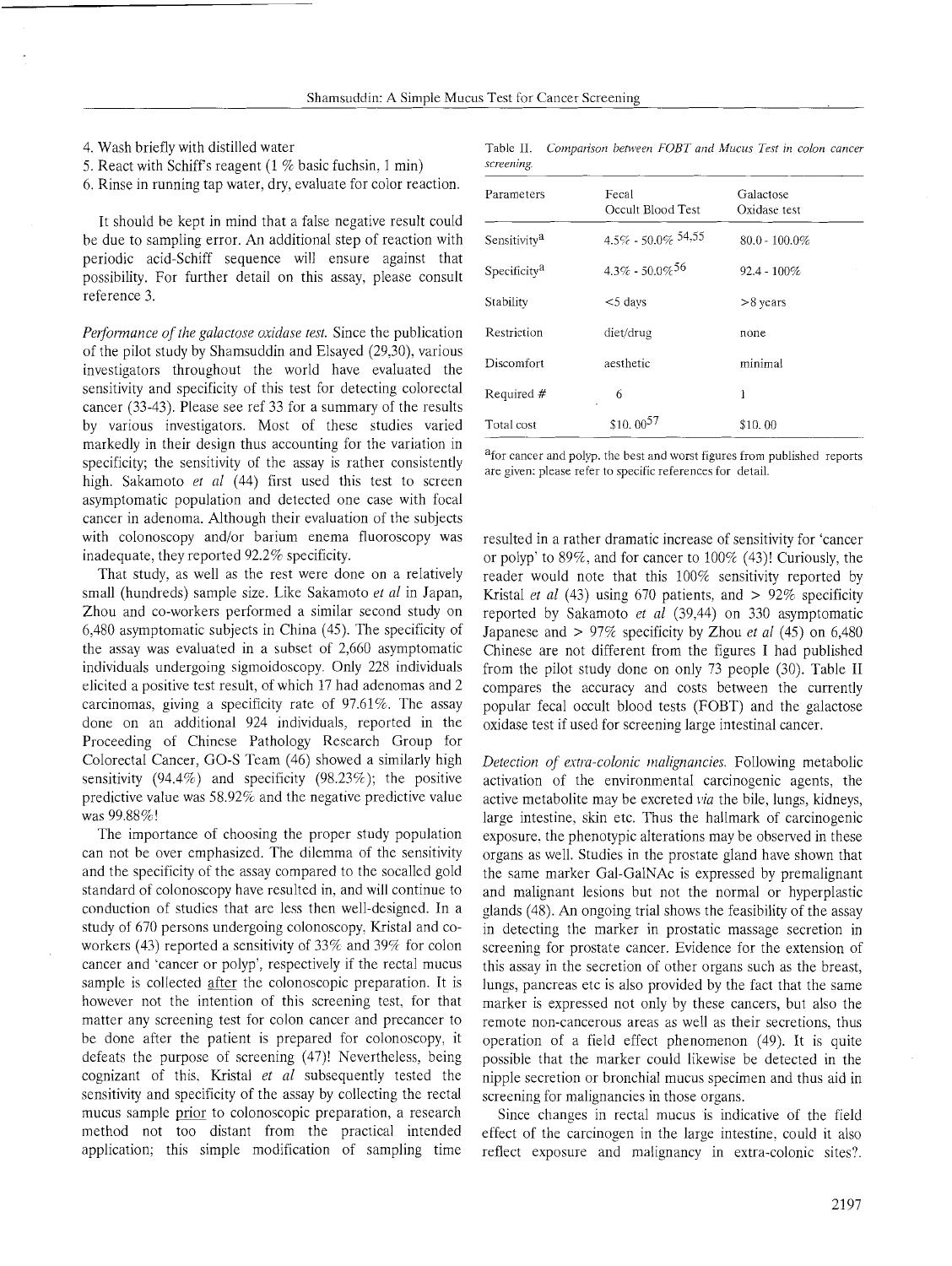According to pilot studies in Japan, the mucin test appears to be have potential in detecting not only colorectal cancers. but also extra-colonic malignancies (31,33). Watanabe and coworkers (50) detected not only colorectal cancers and polyps, but also gastric cancers and polyps by using rectum as the sampling site for mucus. Thus owing to the general field effect of the carcinogen(s), cancers from different organ sites may be detected by assaying for the marker(s) in rectal mucus.

*Intermediate marker modulation in cancer prevention.* Does every person with a positive test for Gal-GalNAc has colorectal cancer? Obviously not since the marker is not only for cancer, but also for precancerous lesions and conditions. Let's take the case of an individual who has repeatedly positive rectal mucin assay for Gal-GalNAc, but careful diagnostic examinations [such as barium enema, complete colonoscopy] reveals no obvious mass lesion. The presence of the marker indicates that the cells are abnormal. but not necessarily cancerous. If we consider this individual to be at a high risk and give prophylactic chemopreventive agent. we could reduce or perhaps reverse the risk of cancer. In this instance the marker Gal-GalNAc would not be expressed any more indicating that the individual is no longer at a high risk.

*In vitro* studies provide some support for such an optimistic scenario. The human colon cancer cell line HT-29 does express Gal-GalNAc. Inositol hexaphosphate (Ins $P_6$  or IP6), colon and rectum. Cancer 36: 2251-2270. 1975.<br>c. notwrelly equivalent approximate is a notational particular and very SJ. Zauber AG. Ho MN, et al: Prevention o a naturally occurring carbohydrate is a potent anti-cancer <sup>11</sup> Winawer SJ. Zauber AG. Ho MN, *et al.* Prevention of colorectal cancer by colonoscopic polypectomy. N Engl J Med 329: 1977-1981, example agent with chemopreventive and chemotherapeutic properties and <br>(51). Treatment of HT-29 cells with IP<sub>6</sub> results not only in the 12 Kozu reduction of cell number, but also a near-total suppression of Gal-GalNAc expression (52,53). Thus, Gal-GalNAc detected in the rectal mucus has great potential as an intermediate markcr for not only screening, but also monitoring of people at high risk for cancer.

## **Conclusion**

This simple screening test is based on a tumor marker expressed during carcinogenesis. The marker is i) differentially expressed in cancer and precancerous lesions and conditions, but not in normal: ii) appears early during carcinogenesis; iii) the marker and the assay enjoy a high sensitivity and specificity; iv) is easily identifiable and measured; and v) can be modulated by chemopreventive agents. Identification of this marker in mucus is a noninvasive process; the mucus sample can be obtained during carcinomas in Fischer 344 rats. J Natl Cancer Inst 66: 389-401, 1981.<br>
rectal examination by a physician which is a routine 18 Shamsuddin AKM and Trump BF: Colon ep procedure in the clinical practice. Besides the diseases of the studies of colon carcinogenesis in Fischer 344 rats: N- methyl-N-<br>procedure in the clinical practice. Besides the diseases of the prito-N-nitrosoguanidine-ind rectum, that of the prostate in males and diseases of the explant culture. J Natl Cancer Inst 66: 403-411, 1981.<br>
uterus and adnexa in the females can be detected by this 19 Shamsuddin AKM. Weiss L Phelps PC and Trump BF: uterus and adnexa in the females can be detected by this 19 Shamsuddin AKM. Weiss L Phelps PC and Trump BF: Colon<br>epithelium. IV. Changes in human colon mucosa adjacent to and<br>epithelium. IV. Changes in human colon mucosa routine and simple examination. Expression of the marker in epithelium. IV. Changes in human colon mucosa adjacent to and<br>remote from carcinomas of the colon. J Natl Cancer Inst 66: 413-419, breast, prostatic, bronchial and pancreatic secretion makes it

colon, the accuracy of this test is highly likely to reduce the epithelium: light microscopy.<br>
pumber of colonoscopies that are now being performed Pathol 13: 790-803, 1982. number of colonoscopies that are now being performed

unnecessarily. thereby reducing the health care cost of the society. Quantitative assays measuring the concentrations of Gal-GalNAc in mucin might be of use in predicting the malignant potential (prognosis) of precancerous lesions.

## **References**

- 1 Wingo PA. Tong T and Bolden S: Cancer statistics 1995. Ca 45: 9-30. 1995.
- 2 Eddy DM: Screening for colorectal cancer. Ann Intern Med 113: 373- 384. 1990.
- 3 Shamsuddin AM: "Diagnostic Assays for Colon Cancer" CRC Press, Boca Raton. FL 1991.
- Wagner JL. Duffy B. Wadhwa S and Jakubowski L: Costs and effectiveness of colorectal cancer screening in the elderly. *Background* paper 5, Office of *Technology Assessment*, U. S. Congress, Washington, D.C.. (1990).
- 5 Allison JE and Feldman F: Cost benefits of Hemoccult screening for colorectal carcinoma. Dig Dis Sci 30: 860-S65. 1985.
- 6 Barn; MJ. Mulley AG and Richter JM: The effect of workup strategy on the cost effectiveness of fecal occult blood screening for colorectal cancer. Gastroenterology 93: 301-310. 1987.
- 7 Miller. AB: Role of early diagnosis and screening: Biomarkers. Cancer Detect Prevent 15: 21-26. 1991.
- Ahlquist DA: Occult blood screening: Obstacle to effectiveness. Cancer 70: 1259-1265, 1992.
- Ransohoff DF and Lang CA. Current concepts: Screening for colorectal cancer. N Enpl J bled *323:* 37-41. 1991.
- 10 Muto T. Bussey HJR and Morson BC. The evolution of cancer of the colon and rectum. Cancer 36: 2251-2270. 1975.
- 
- 12 Kozuka S. Nogake M. Ozeki T and Masumori S: Premalignancy of the mucosal polyp in the 1arge intestine. II. Estimation of the periods required for malignant transformation of mucosal polyps. Dis Colon Rect IS: 494-500. 1975.
- 13 Shamsuddin AM. Kato Y. Kunishima N. Sugano H and Trump BF: Carcinoma *in* situ in flat mucosa of large intestine, report of a case with significance in strategies for early detection. Cancer 56: 2849-2854.1985.
- 14 Shimoda T. Ikegami M. Fujisaki J. Matsui T. Aizawa S and Ishikawa E: Early colorectal carcinoma with special reference to its development *de novo*. Cancer 64: 1138-1469, 1989.
- 15 Filipe MI and Branfoot AC: Abnormal patterns of mucus secretion in apparently normal mucosa of large intestine with carcinoma. Cancer **31:** 282-290. 1974.
- 16 Shamsuddin AM: Morphological and histochemical studie5 of the colonic epithelium of F-344 rats treated with azoxymethane, *Doctoral Dissertation*, University of Maryland at Baltimore. 1979.
- 17 Shamsuddin AM and Trump BF: Colonic epithelium. II. *In vivo* studies of colon carcinogenesis. Light microscopic; histochemical. and ultrastructural studies of histogenesis of azoxymethane-induced colon carcinomas in Fischer 344 rats. J Natl Cancer Inst 66: 389-401, 1981.
- 
- 1981.
- potentially useful for cancer screening in general. In the 20 Shamsuddin AKM, Phelps PC and Trump BF: Human large intestinal colon, the accuracy of this test is highly likely to reduce the epithelium: light microscopy, his